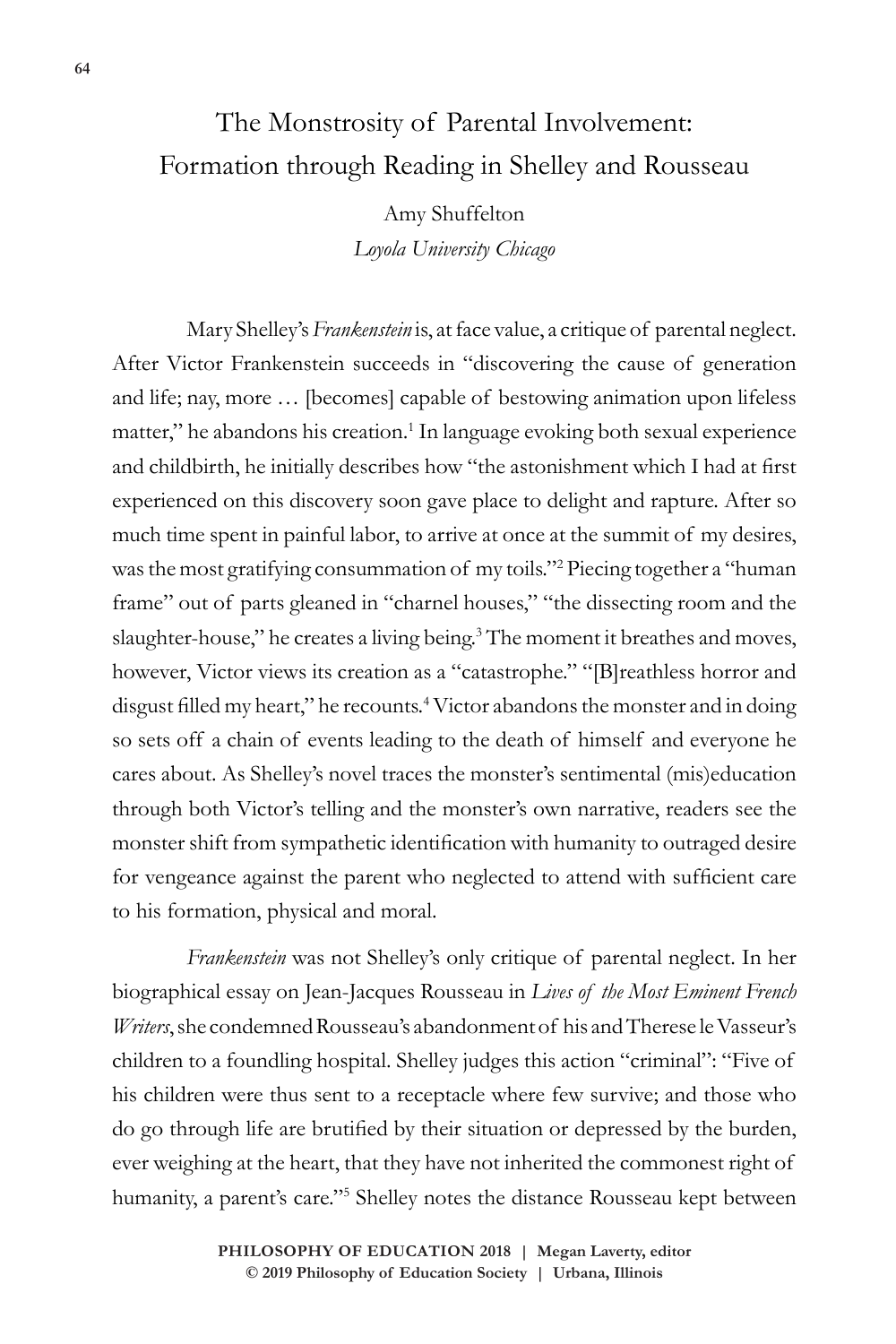#### **Amy Shuffelton 65**

himself and Therese (comparable to Victor's from his fiancée Elizabeth during his act of creation), and his persistence in believing he did right. Like Victor, who brings the monster to life with no plan for taking care of it and then maintains, even in the face of evidence to the contrary, that the monster could never have been well-raised anyway, Rousseau "first acted, he says, without serious examination of the morality of his conduct; but when he commenced author, he gave attentive consideration to the point and satisfied himself that he did right."<sup>6</sup>

Herself conceived by unmarried writers, Shelley had grounds for taking affront. Her parents, William Godwin and Mary Wollestonecraft, had dropped their infamous opposition to marriage once Wollestonecraft became pregnant, wedding for the baby's sake.The infant Mary Godwin was still unable to inherit her *mother's* care, as Wollestonecraft died of childbed fever ten days after giving birth. Raised by Godwin, she felt abandoned by him in childhood when he took a second wife (with whom Mary never got along) and then again when he refused to see her after she and Percy Bysshe Shelley took him at his (earlier) word on free love and eloped. Inheritor of her parents' insight that marital conventions entailed women's oppression for the sake of a small measure of protection, she was a staunch defender throughout her life of women left alone to care for dependents.7 Her perspective as Percy Shelley's wife gave her additional grounds to condemn Rousseau's fecklessness. "Like Frankenstein," as literary scholar Barbara Johnson wryly notes, "Percy was known for his unreliable chemistry experiments, and for his disregard for the life around him."8

Yet for all the correlations with her own tragic story of dead mother and dead babies (three of the Shelleys' four children died in early childhood, the first—whom Mary had not wanted—a year before Mary started writing this novel), *Frankenstein* is not autobiographical in any simple sense. And, as with the monster, it would be a grave mistake to take it at face value. *Frankenstein* is as much a critique of parental *involvement*—or, more precisely, of philosophical texts that engendered ideological prescriptions for 19<sup>th</sup> century mothers and that serve as important progenitors of contemporary parental involvement discourse—as of parental neglect.9 Of those philosophical texts, the most influential, and Shelley's main target, is Rousseau's *Emile*. At the heart of the novel, the monster tells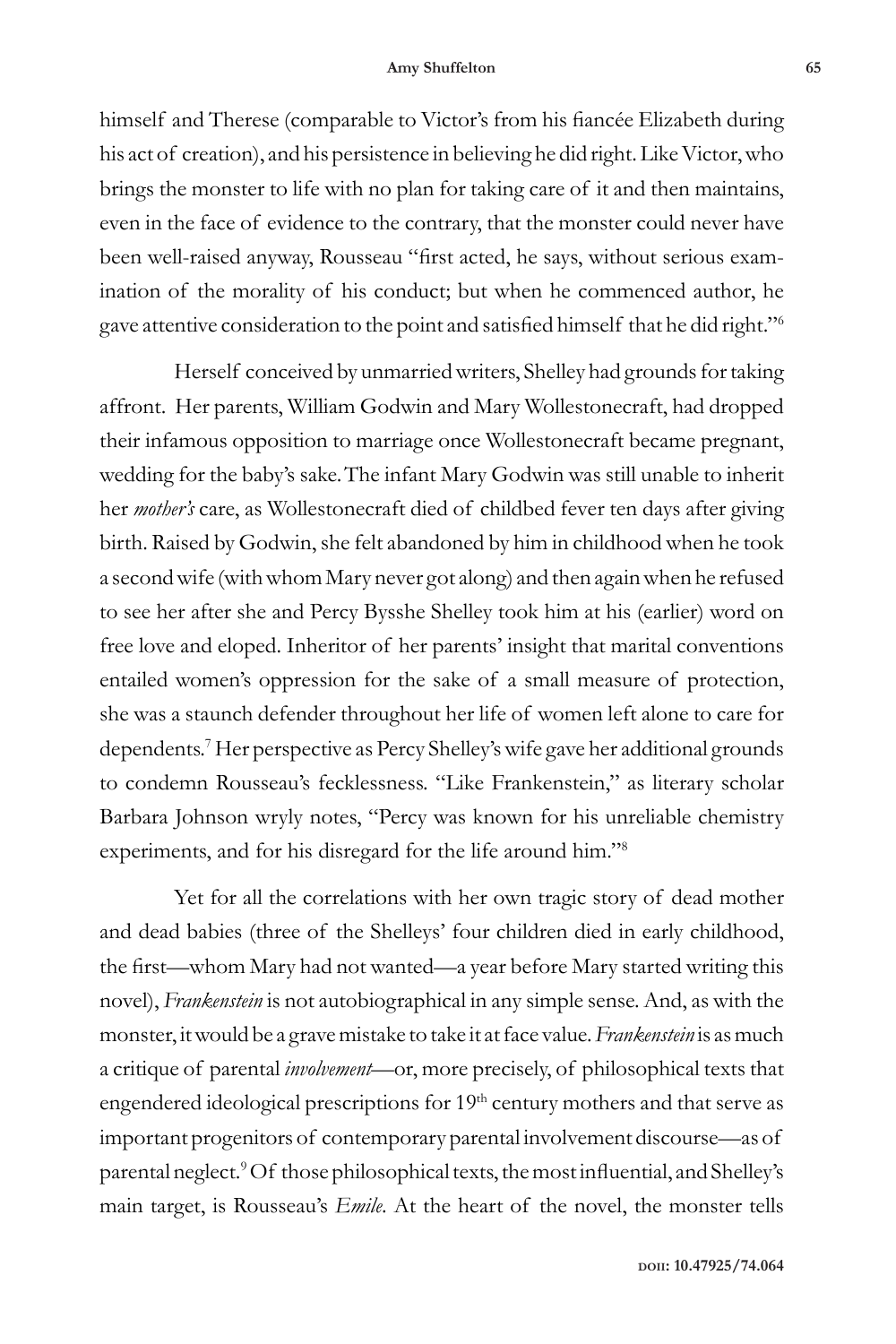the story of his education by a family, the De Lacys, that replicates Rousseau's description of the household Emile and Sophie will set up to educate the next generation. The monster watches and listens from a shelter as Felix ("happy") De Lacy and his sister Agatha ("good") tend their cottage and care for their blind father, welcome Felix's beloved—an "Arabian" girl named Safie—and teach Safie to speak and read their language. His learning initially progresses more or less as Rousseau theorizes in *Emile.10* When the monster decides to reveal himself to the De Lacys in the hope of winning their friendship, however, they turn on him violently because of his appearance. For the disheartened monster, this is the point where feelings of "rage and revenge" wipe out his sympathy with humanity.11 Shelley's novel thus challenges *Emile*'s promise to create, through parental education done right, future generations of men who are happy and good, or so this article argues. Shelley's challenge to *Emile*'s premises extends beyond the pages about the De Lacys. Tracing connections between two pieces of Shelley's writing, *Frankenstein* and her biographical essay on Rousseau, and three of Rousseau's, the *Confessions, La Nouvelle Heloise*, and *Emile*, with a nod to Mary Wollestonecraft's *Vindication of the Rights of Women*, this article reads *Frankenstein* as a young mother's rebuttal of discourse on motherhood that she correctly read as patriarchal, punitive, and silencing. In our current era of policy-makers and pundits enamored with telling mothers (and, increasingly, fathers) why their children's miseducations are their parents' fault, Shelley's recognition that model parents are a monstrous fantasy is refreshingly respectful of the complexity of parent/child relations.

## I BECAME THE MAN WHOSE LIFE I READ

Written as a frame narrative, *Frankenstein* contains three nested first-person narratives. The monster's story is framed by Victor's, whose story is framed by the explorer Walton's letters to his sister Margaret Walton Saville, telling her of his encounter with Victor and the monster en route to the North Pole. The introduction, by another MWS, frames the whole. Actually, two introductions frame it, as the original 1818 introduction, written by Percy in Mary Wollestonecraft Shelley's name, was supplemented in the 1831 edition with a new intro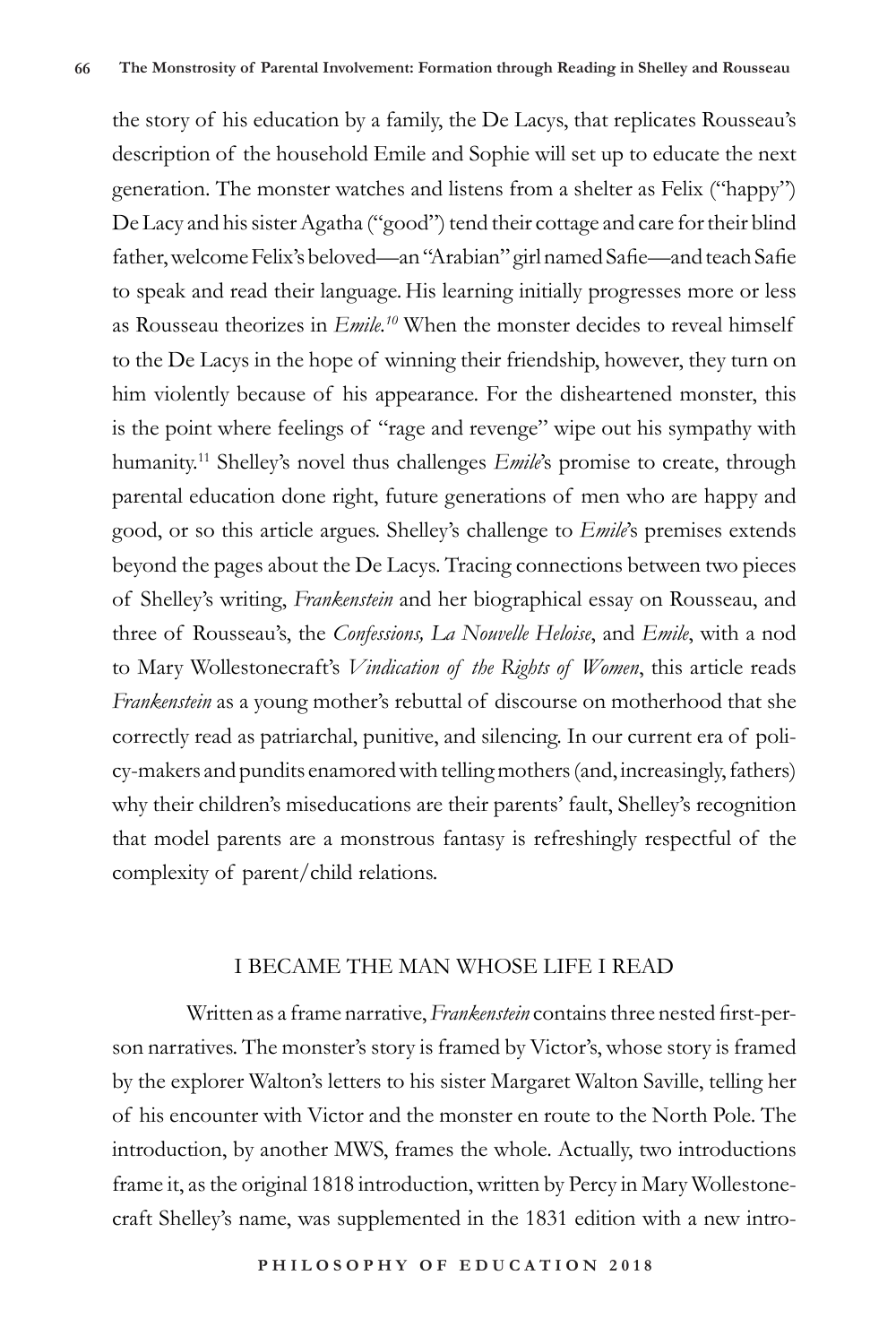duction, by Mary, that told the famous story of her conception of the novel in response to a ghost-story writing challenge posed by Percy and Lord Byron in the rainy summer of 1816. Both introductions contain a disavowal of her literary offspring. In the 1818 introduction, Percy has her offer this disclaimer: "The opinions which naturally spring from the character and situation of the hero are by no means to be conceived as existing always in my own conviction; nor is any inference justly to be drawn from the following pages as prejudicing any philosophical doctrine of whatever kind."12 The novel was originally published anonymously, and reviewers, who assumed that it was written by a man, criticized the novel's perceived failure to moralize about the blasphemy of Victor's actions. The revelation of its author as female only intensified that critique.13 In the 1831 introduction, Mary explains that she is willing to share the story of how the tale was conceived because "I shall thus give a general answer to the question so very frequently asked me—how I, then a young girl, came to think of and to *dilate* upon so very hideous an idea."14 As her language suggests, books are akin to children, their creation a kind of childbirth, and both are understood to be reflections of their parents.

Johnson's "My Monster/My Self" interprets the monster as a "figure" for the monstrosity of autobiography. While all publication is a kind of self-assertion, there is something especially narcissistic about autobiography, which attempts to reflect the self back to itself and replicate this self-image. As Judith Butler comments, to call the monster a *figure* "names the predicament" inherent in forming a self through writing one's life story:

> disrupting that narcissistic project and exposing that impossibility; it signifies precisely that dimension of the self one cannot bear to see at the same time that it absorbs and enacts the insuperable conflict of the autobiographical project itself. … The monster does not merely reflect back the author [Shelley] or the character [Victor] but refuses to do so, running off in various directions, unmasterable and destructive.<sup>15</sup>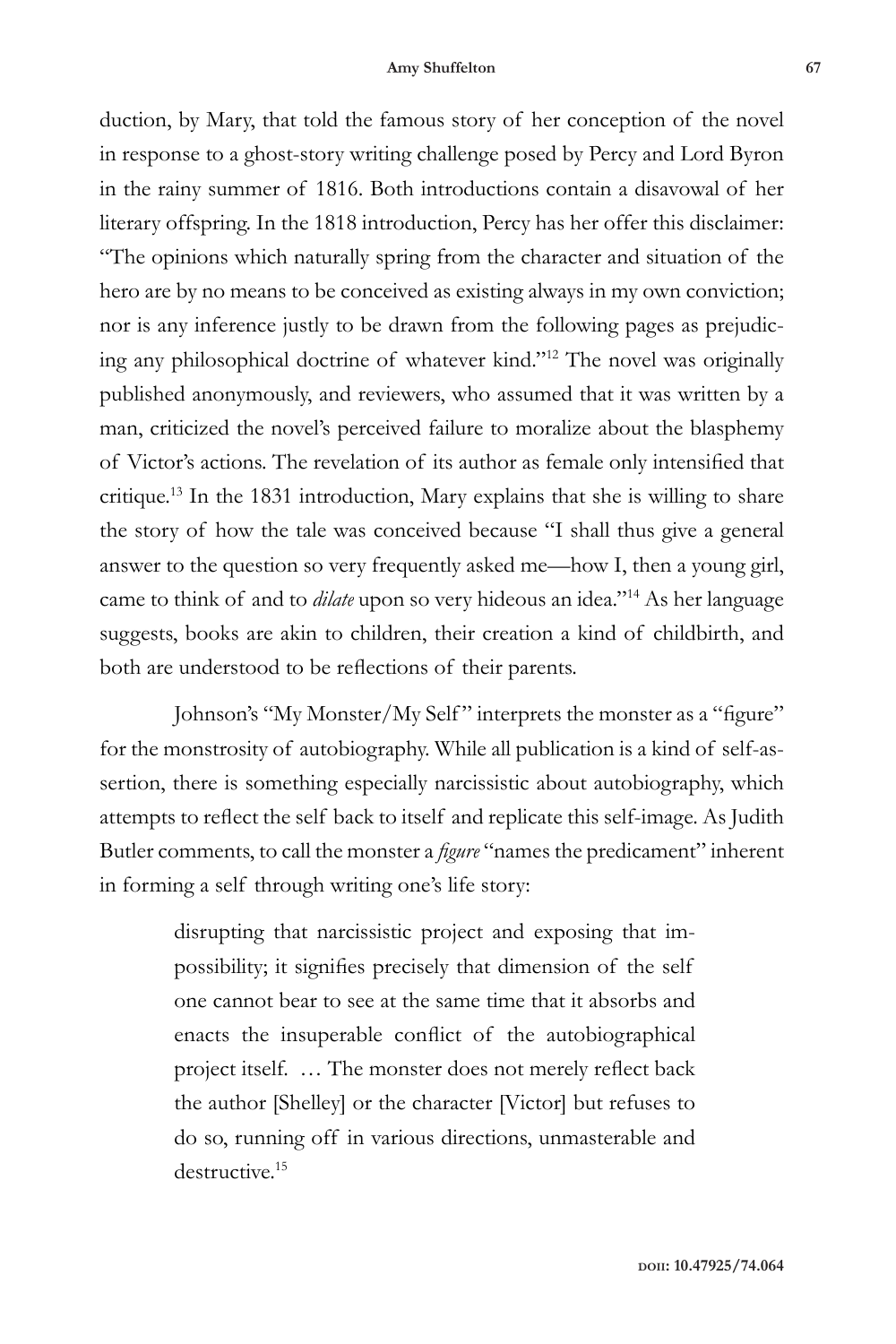For women, Johnson writes, autobiographical writing has been doubly problematic:

> since the very notion of a self, the very shape of human life stories, has always, from Saint Augustine to Freud, been modeled on the man. Rousseau's—or any man's—autobiography consists in the story of the difficulty of conforming to the standard of what a *man* should be. The problem for the female autobiographer is, on the one hand, to resist the pressure of masculine autobiography as the only literary genre available for her enterprise, and, on the other, to describe a difficulty in conforming to a feminine ideal which is largely a fantasy for the masculine, not the feminine, imagination.<sup>16</sup>

Johnson's scholarship opened doors to interpreting *Frankenstein* as commentary on the perils to women of forming a self through writing. Here, I explore *Frankenstein* as, also, commentary on the potential deformation of women's selves through *reading.* Insofar as male characters offer all the first-person accounts of reading in *Frankenstein*, it is not immediately obvious why reading should be treated as particularly dangerous to *women*. At the end of the telescoped narratives of miseducative reading, however, the monster's story alludes to Rousseau's most gender-fantastical texts, which portray a monstrous masculine fantasy of a feminine ideal to a feminized readership.

The question of what a man should be is at the forefront of Shelley's biographical essay on Rousseau. Written in an era when historical accounts of great men were considered an important mode of moral education, "Rousseau" begins with a character assessment. Shelley credits him with what she says, "in ordinary men … would be named egotism or vanity" but in "men of imagination, and eloquence, and mental energy" amounts to a "lively and intimate apprehension of their own individuality, sensations and beings, which appears to be one of the elements of that order of minds which feel impelled to express their thoughts and disseminate their views and opinions through the medium of writing."17 This is a paradox worthy of Rousseau: what in ordinary men would be egotism is not egotism in men so egotistical they feel justified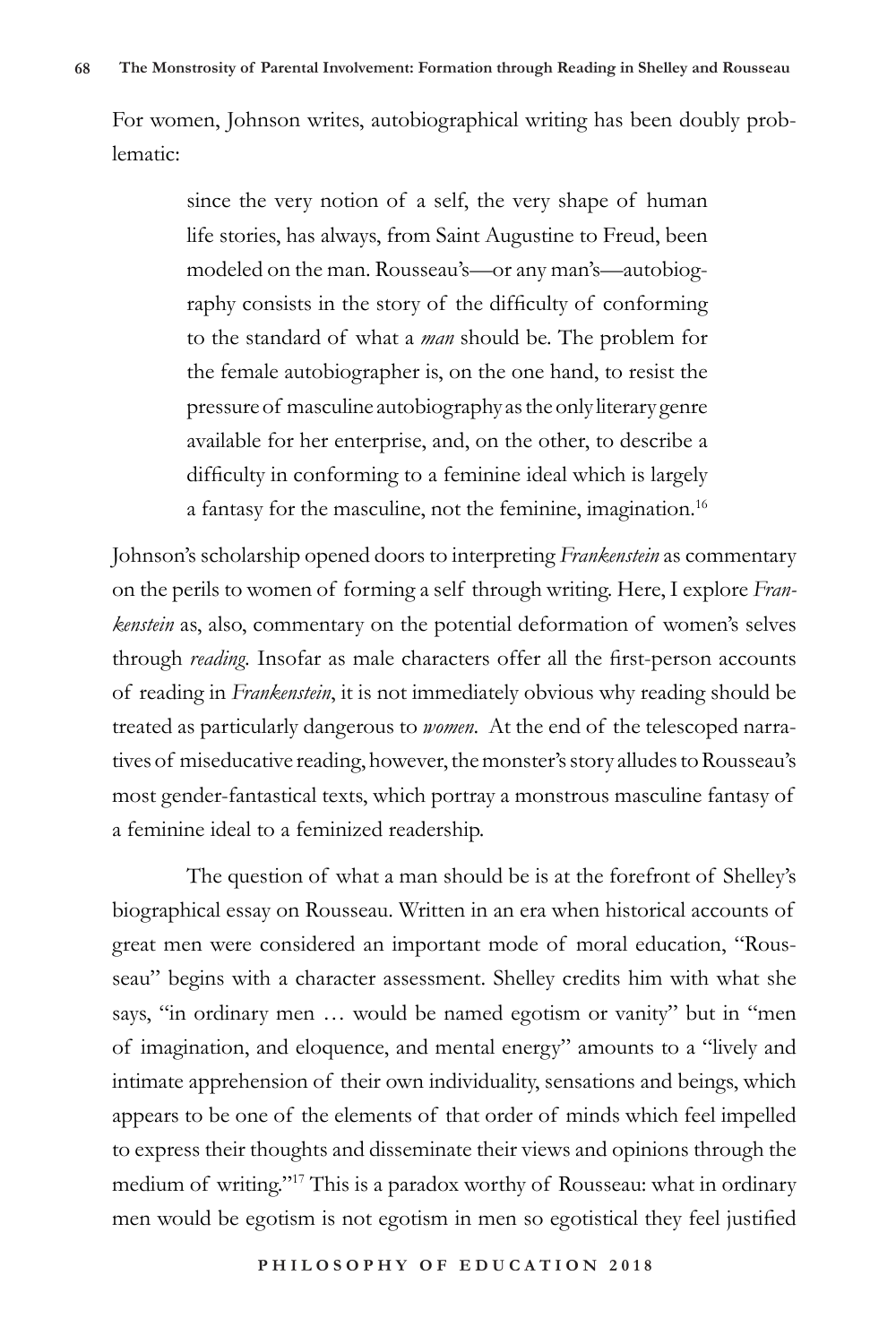in disseminating that ego. Given Shelley's sophistication as a reader and writer, this paradox should be treated like Rousseau's paradoxes, as a red flag, a warning to attend closely to forthcoming literary sleight-of-hand.

After a scant paragraph about Rousseau's birth in Geneva, his mother's death following childbirth, and his early upbringing by his father, Shelley's essay turns to another early influence: his reading material. The prominence she gives his account of this, juxtaposed with the preceding paradox, advises readers that to know what to make of Rousseau's writing, we need to know what to make of his reading. In an essay that generally narrates more than it quotes, Shelley includes an extended quotation from Rousseau's *Confessions* about Plutarch's *Lives*, which he read in childhood. Rousseau himself credits Plutarch with forming his character. It "cured me somewhat of my love for romances," he says, and "formed that independent and republican spirit, that proud untamable character, impatient of yoke and servitude."18 In turning from romances, i.e. novels, associated then as now with femininity, to Plutarch's *Lives*, Rousseau became a man as well as a citizen. "I became," he says, "the man whose life I read."<sup>19</sup>

Whether encountered in the original *Confessions* or in a book whose title—*Lives of the Most Eminent French Writers—*echoes Plutarch's, this statement is another red flag. Suppose that, as Rousseau claims, the reader of an account of an eminent man's life indeed becomes the man whose life he reads. Or, as the reader of a book titled *Lives*, becomes successive *men*, as one man's life story yields to the next. As readers of the life of Rousseau, what sort of man are *we* apt to become? Should we really run the risk of reading the life of *this* man, who generates lives only to abandon them?

*Frankenstein* includes several cautionary tales about the effects of reading on a child's formation. The most fraught is Victor's. "Natural philosophy is the genius that has regulated my fate," Victor tells the explorer Walton. "I desire therefore, in this narration, to state those facts which led to my predilection for that science." 20When he was thirteen, on a family vacation to the spa-town of Thonon, inclement weather kept him inside and he "chanced to find a volume of the works of Cornelius Agrippa," a Renaissance philosopher fascinated by the occult.21 Upon reading Agrippa's works, says Victor, "A new light seemed to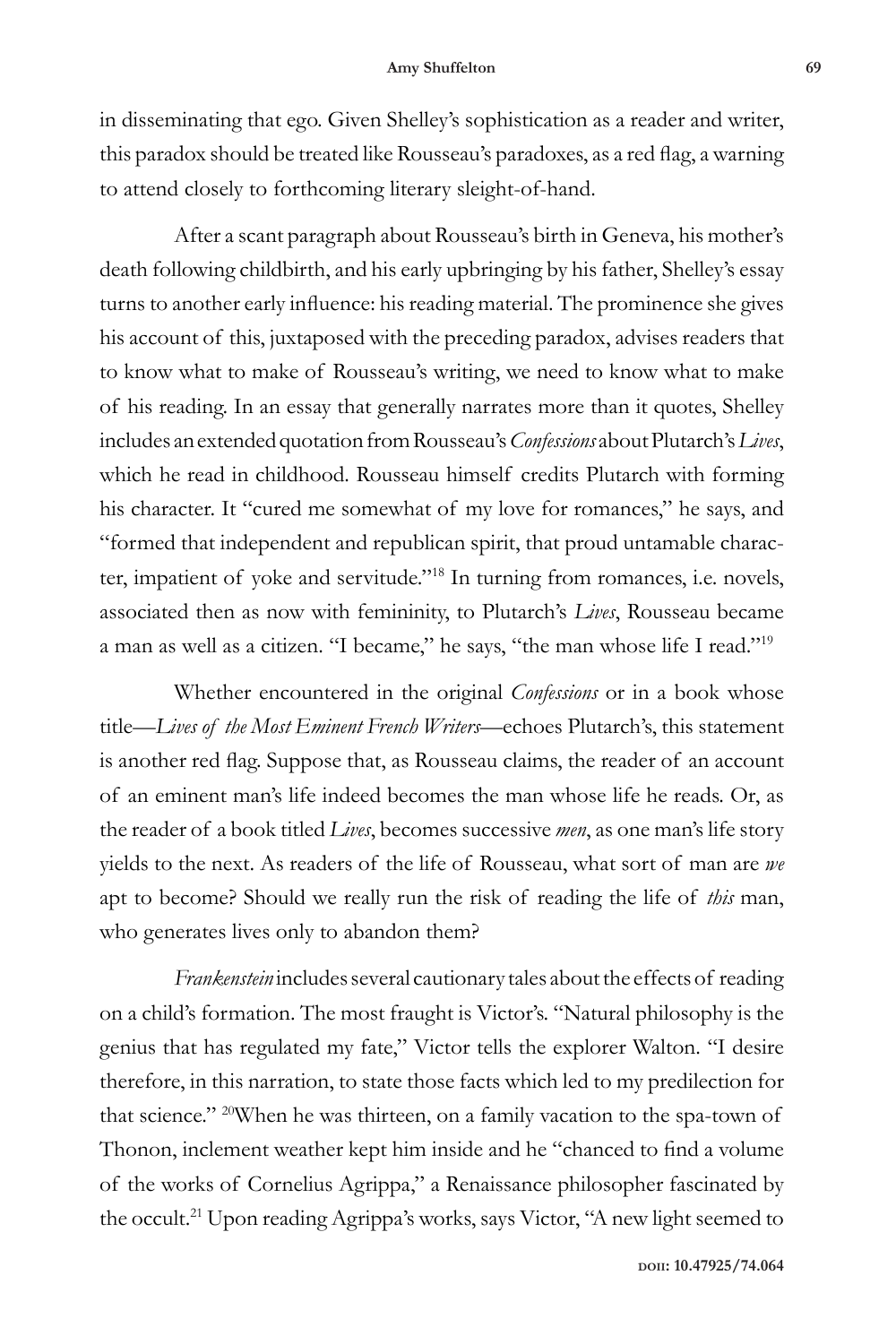dawn upon my mind; and, bounding with joy, I communicated my discoveries to my father."22

In Victor's account, his father's reaction was a turning point in his education. "I cannot help remarking here," Victor says, "the many opportunities instructors possess of directing the attention of their pupils to useful knowledge, which they utterly neglect. My father looked carelessly at the title-page of my book, and said 'Ah! Cornelius Agrippa! My dear Victor, do not waste your time upon this; it is sad trash."23 In lieu of this brief warning, Victor says, his father might have "taken the pains to explain to me that the principles of Agrippa had been entirely exploded, and that a modern system of science had been introduced, which possessed much greater powers than the ancient, because the powers of the latter were chimerical, while those of the former were real and practical."24 Had his father redirected his interests, "it is even possible that the train of my ideas would never have received the fatal impulse that led to my ruin."25

Contrasting lessons can be drawn from this story about how childhood reading forms the man. In the straightforward interpretation, reading unchecked by parental influence can deform a child, insofar as it draws him into flights of imagination whose outcomes are as uncontrollable as the monster. Walton's tale of his childhood reading, which turned his imagination to nautical explorations, can also be explained this way. "This expedition has been the favorite dream of my early years," he says. "I have read with ardor the accounts of the various voyages which have been made in the prospect of arriving at the North Pacific Ocean through the seas which surround the pole."<sup>26</sup> As in Victor's story, parental inattention is held responsible for miseducation. "My education was neglected," says Walton, "yet I was passionately fond of reading. These volumes were my study day and night."27

Yet there is something unbalanced about Victor's criticism of his father, Alphonse, as literary scholar William Veeder points out. "Victor is correct," Veeder says, "Alphonse should explain, not simply dismiss. But just as unquestionably, the *magnitude* of Alphonse's failure is relevant too. … What parent has not missed by at least this much the proper tone in a random moment?"28 Or, perhaps Veeder concedes too much to Victor, as surely Alphonse has no obli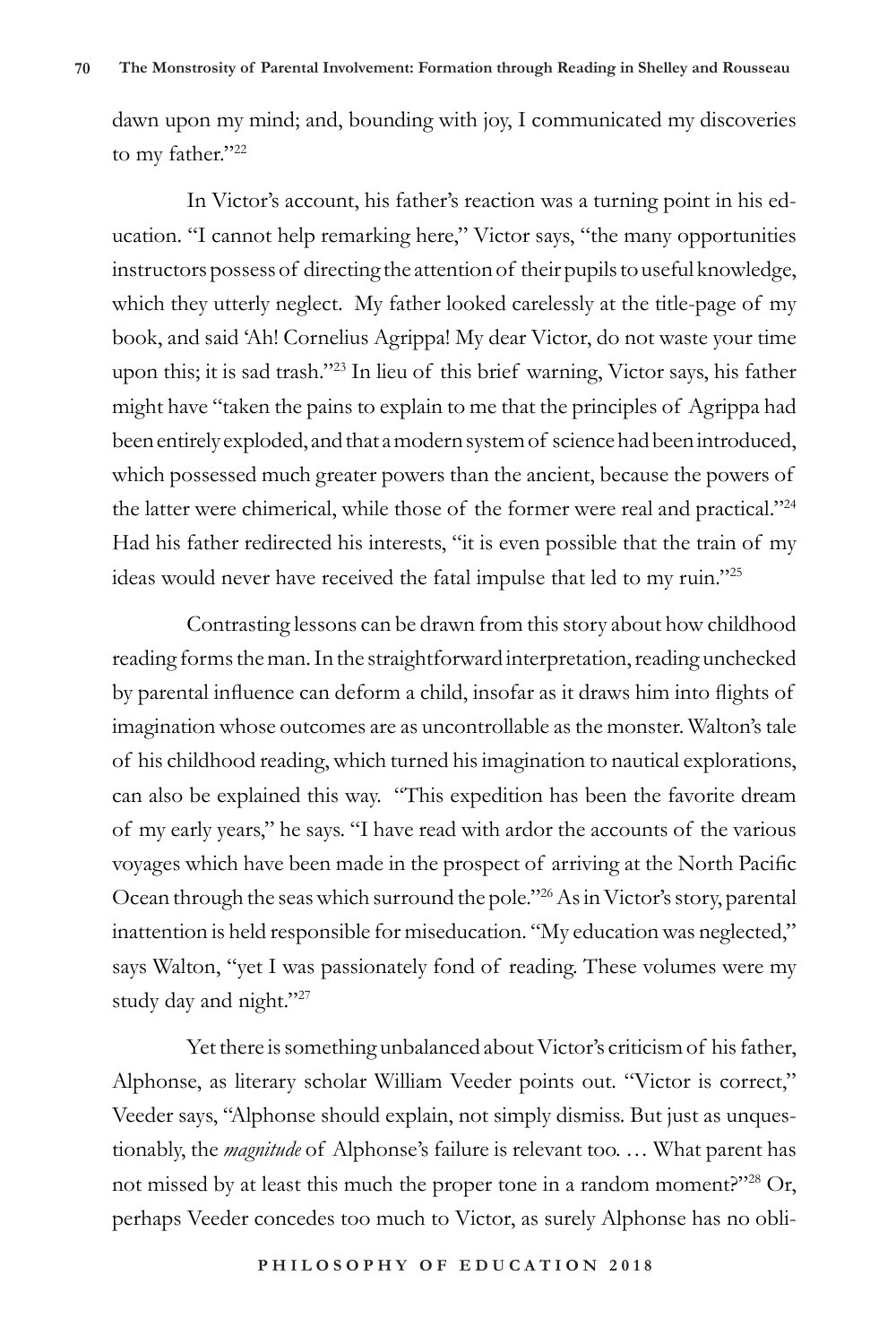gation to use his son's every choice of reading material as an opportunity for a lecture. Who would really want to be, or live with, a parent who did that? The real problem is not the reading material but the grown-up child's misguided belief that his parent had an obligation to frame that material for him. The missed lesson exemplifies not parental neglect but the unreasonableness of holding parents responsible for every dimension of a child's experience. The absurdity of Victor's expectation of his father, in the context of his self-absolution from responsibility for his actions, suggests that expectations of parental involvement, taken too far, deform the child's ability to develop his own judgment and sense of responsibility.

Like the other two narrators, the monster also has a story of how he became the man whose life he read. The monster encounters three sets of texts, each of which contributes to his education. He learns to read by overhearing Felix read aloud to Safie from Volney's *Ruins of Empires*. In contrast to Alphonse, Felix is a diligent interpreter. "I should not have understood the purport of this book," says the monster, "had not Felix, in reading it, given very minute explanations."29 The effect, however, is no more beneficial to the monster than Alphonse's non-explanation to Victor, as the text inspires "strange feelings" in the monster.<sup>30</sup> "Was man, indeed, at once so powerful, so virtuous, and magnificent," he begins to wonder, "yet so vicious and base?"31 As reading Agrippa was for Victor, listening to Felix's minute explanations of Volney is an epiphany for the monster. "For a long time I could not conceive how one man could go forth to murder his fellows, or even why there were laws and governments," he reports, "but when I heard details of vice and bloodshed, my wonder ceased, and I turned away with disgust and loathing."<sup>32</sup> An experience of reading (via interpretive read-aloud) awakens the monster to the knowledge of good and evil and evokes his first impulse to murder. Through reading, he becomes Adam, but also Cain. Though Felix is not the monster's parent, he serves as the monster's tutor, *in loco parentis*, Jean-Jacques to the monster as to orphaned Emile. Parental influence, the monster's education demonstrates, can have unintended effects as disastrous as parental neglect.

Furthermore, says the monster, "The words induced me to turn to-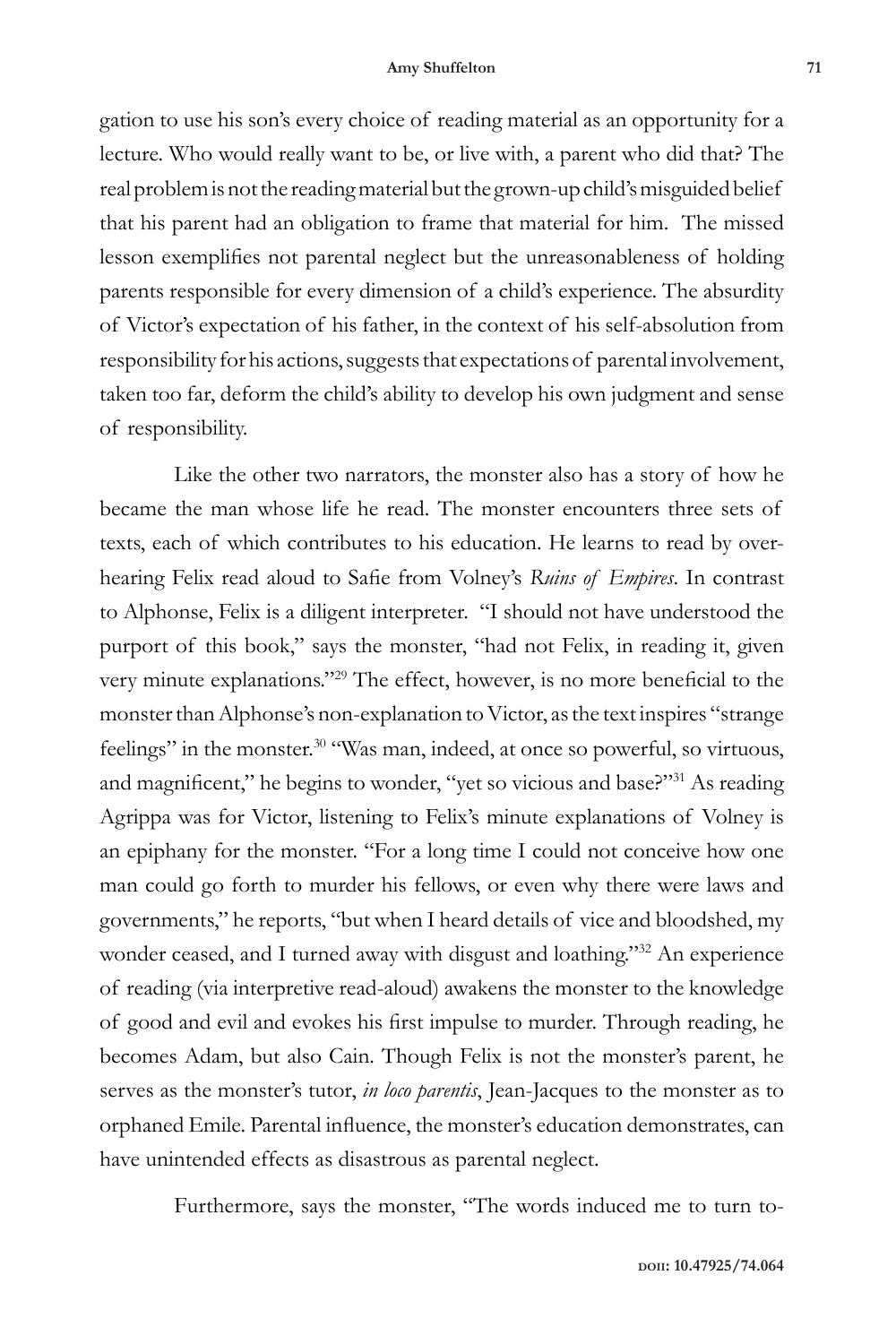wards myself."33 In the light of what he has learned about humankind's respect for power and wealth, which he contrasts with his own humble situation, the monster asks for the first time, "Was I then a monster?"<sup>34</sup> With these questions in mind, the monster turns to a second set of reading material, three books he finds in a lost "leathern portmanteau": *The Sorrows of Young Werther, Paradise Lost,* and *Plutarch's Lives*. 35 There are connections between *Frankenstein* and each of these books, most obviously with *Paradise Lost*, a quote from which serves as the epigraph to the novel. The set's inclusion of *Plutarch's Lives*, whose significance is less obvious, gestures to Rousseau, or so I argue in this article's conclusion.

Throughout *Frankenstein,* men become the men in books they read alchemists, explorers, murderers. Rousseau says he became the men in Plutarch. By reading Plutarch, does the monster therefore become the same men Rousseau became? And, by the logic that if  $A=C$  and  $B=C$  then  $A=B$ , does this imply that the monster is, in some sense, Rousseau? He is also, of course, in another sense Young Werther, and the rebel angel, and the murderer of empire-builders, but there can be no uniform reading of this polysemous text. So he is not exactly Rousseau, but the connection has significance. Retooling Johnson's insight that the monster serves as a "figure" for problems of textual representation rather than as an allegory for any particular person, we might describe the monster as a "figure" for the potentially monstrous effects of texts, especially Rousseau's texts, on readers.

### FORESIGHTED MOTHERS

There is one more reader to consider, the one who frames Rousseau's life in her biographical essay by emphasizing his formation as a man through reading. What sort of man has that reader become? No man at all, of course. Rather, in *Frankenstein* as well as in that essay, Shelley tells readers why *not* to become the men—or women—whose lives we read. Like Mary Wollestonecraft's *Vindication of the Rights of Women, Frankenstein* challenges Rousseau's fantasy of woman as self-abnegating mother, personified in *Emile* by Sophie, who lives through Emile and their children, and in Rousseau's novel *La Nouvelle Heloise* by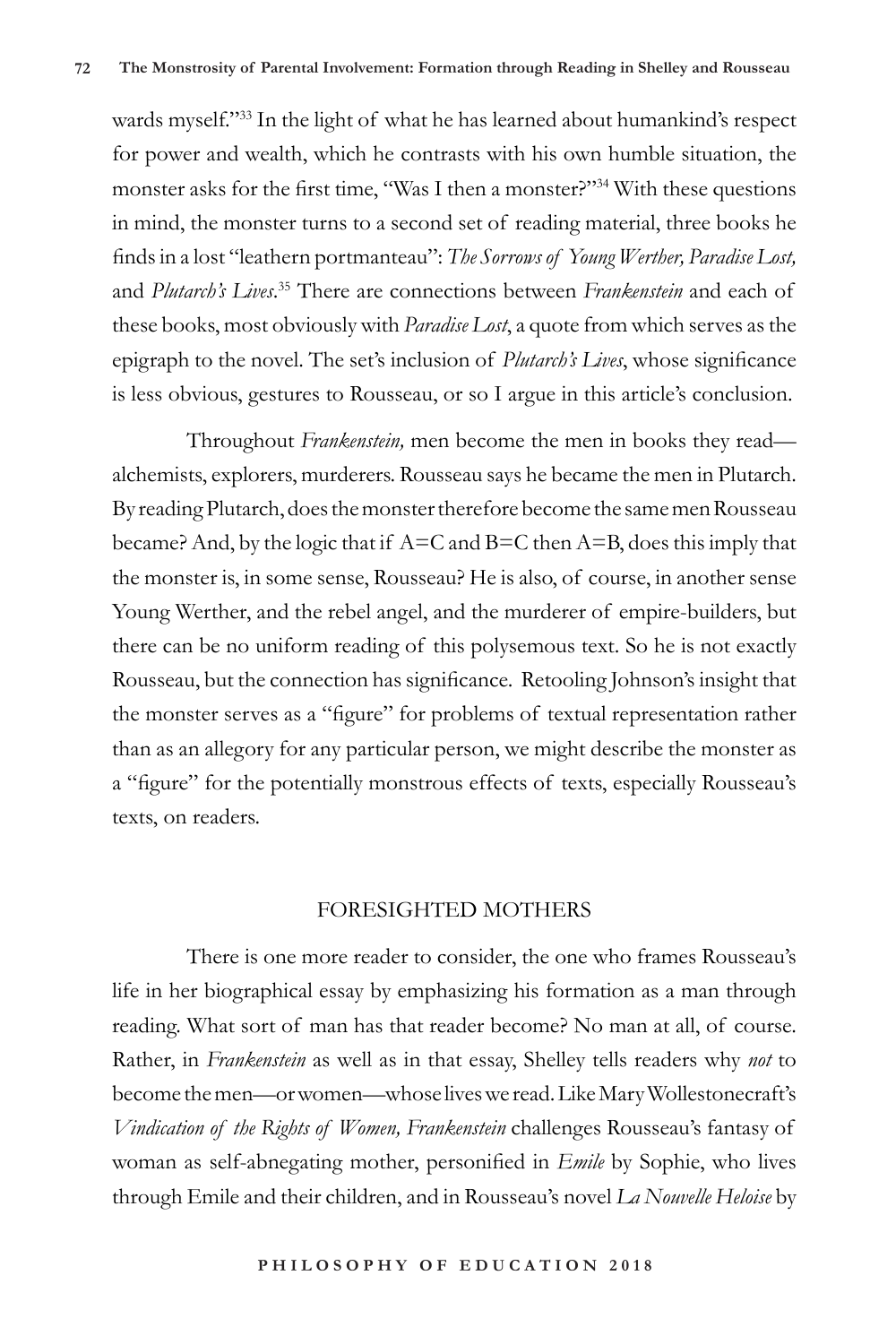Julie, who does Sophie one better by dying happy after jumping into Lac Lemann to save her drowning child. Become that woman, Rousseau suggests. What a monstrous idea!, retort Wollestonecraft and Shelley. Shelley's critique builds upon Wollestonecraft's, insofar as Shelley challenges Rousseau's retrogressive conception of femininity but also the entire conceit of discursively constructing idealized parents for readers to model themselves after.

To know what to make of Shelley's writing, we need to know what to make of *her* reading. When she wrote *Frankenstein*, Shelley had recently read Rousseau's *Confessions* and *Emile*, texts in which Rousseau establishes himself as writer-of-lives *par excellence*. <sup>36</sup> *Emile* is not usually considered autobiographical, though scholars have assigned it to a range of genres. It has been called a novel and a philosophical essay, and, because 18<sup>th</sup> century readers understood it to be offering advice on raising children, it also engendered the modern child-rearing manual, whether or not Rousseau meant it to. In an origin-story of Emile and *Emile*, character and book, Rousseau provides grounds for reading it as a hybrid of all these. "Someone of whom I know only the rank had the proposal to raise his son conveyed to me," Rousseau tells us.<sup>37</sup> He refused, he says, because "I feel my incapacity too much ever to accept such employment. … Not in a condition to fulfill the most useful task, I will dare at least to attempt the easier one; following the example of so many others, I shall put my hand not to the work but to the pen."38 Then follows another paradox: because he is incapable of raising a child, Rousseau will explain how to raise a child:

> I have hence chosen to give myself an imaginary pupil, to hypothesize that I have the age, health, kinds of knowledge, and all the talent suitable for working at his education, for conducting him from the moment of his birth up to the one when, become a grown man, he will no longer have need of any guide other than himself.<sup>39</sup>

This book, in other words, will imagine Jean-Jacques to be not the man he is, the man who eventually confesses to abandoning his five children, but an idealized father figure. It functions as a sort of fantasy autobiography, in which Rousseau becomes the imaginary parent whose life he writes.<sup>40</sup>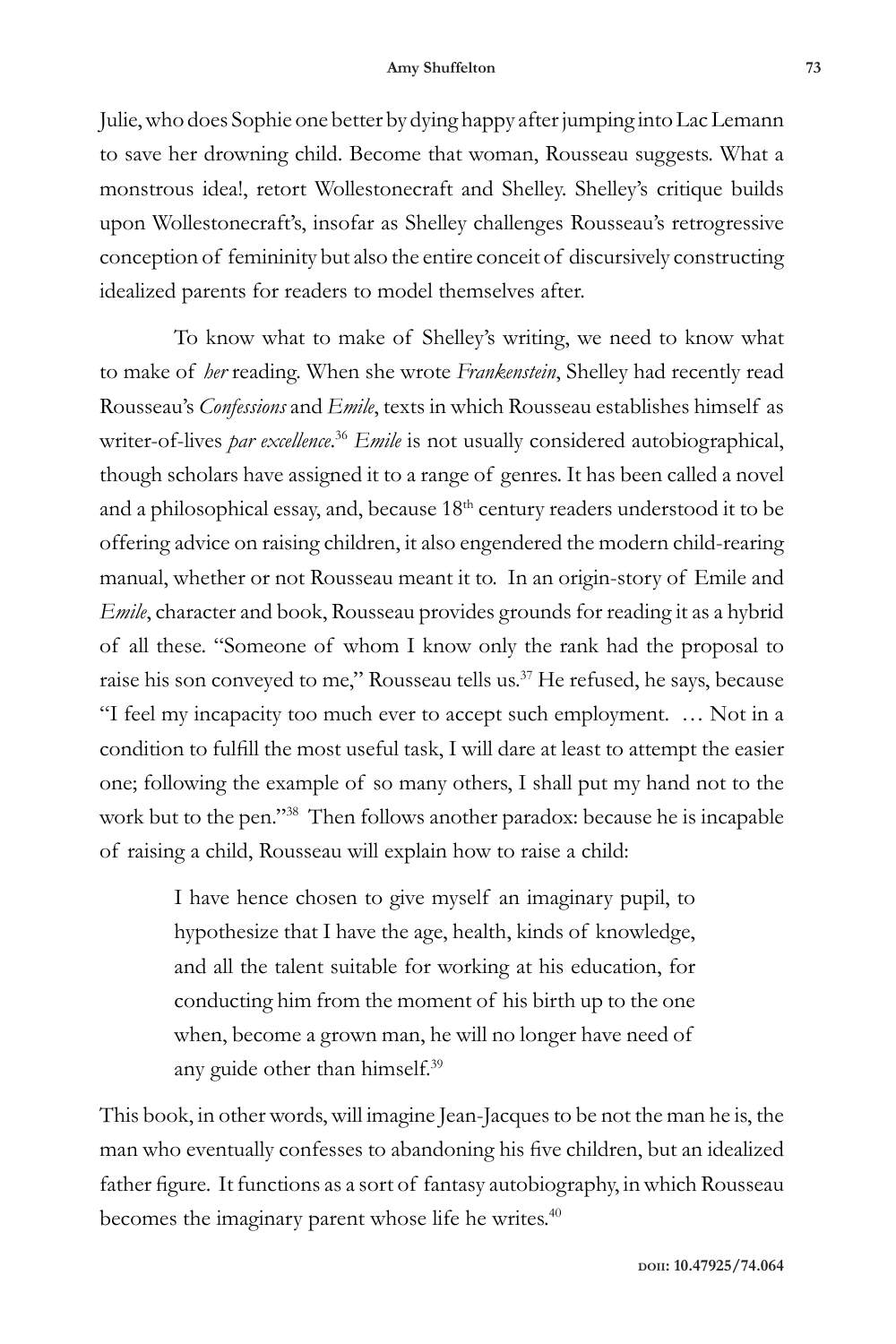Yet the addressee of *Emile* can no more become the educator Jean-Jacques than can Rousseau. In the Preface's first line, Rousseau tells the reader that "This collection of reflections and observations … was begun to gratify a good mother who knows how to think."41 In the third paragraph of Book I, he expands the audience to all mothers, addressing and defining the reader as follows: "It is to you that I address myself, tender and foresighted mother, who are capable of keeping the nascent shrub away from the highway and securing it from the impact of human opinions."42 *Emile* is addressed to women; if *you* the reader happen to be a man, this romance of a text puts you into a feminized subject position. Continuing in the second-person, Rousseau tells mothers to "Form an enclosure around your child's soul at an early date. Someone else can draw its circumference, but you alone must build that fence."<sup>43</sup> With this, Rousseau begins a book that sets higher expectations than any real parent could possibly meet. The ideal parent is to withdraw from society for 18 years in order to control all influences on the child. Or, at least, that is the situation that faces the tutor—and, eventually, Sophie, who takes his place of total responsibility in the next generation. In *Emile*'s model of the ideal mother, her soul is also to be enclosed, tucked away like the monster in his shelter at the DeLacy's. The adult Emile does engage in other labor, giving him some leave from child-raising, but Sophie, given the excessive requirements of foresight, can only submerge herself in motherhood (presumably, excepting short breaks to attend to her appearance and flirt with Emile).

Rousseau's catastrophic ideal is with us still, running off in all directions. Contemporary idealizations of parental involvement, which are embedded in policy directives and worked into the common sense notion that "it all comes down to the parents," continue to hold parents responsible to an impossibly high degree for their children's futures. This appears to have intensified in recent decades. As Shelley forecast with Victor's condemnation of his father, the idea that parents should constantly engage with children's needs and interests has become a measure for judging fathers as well as mothers. Yet parents are no more able than ever to control the effects of reading material, other media, social encounters, and other environmental factors on their children, who fur-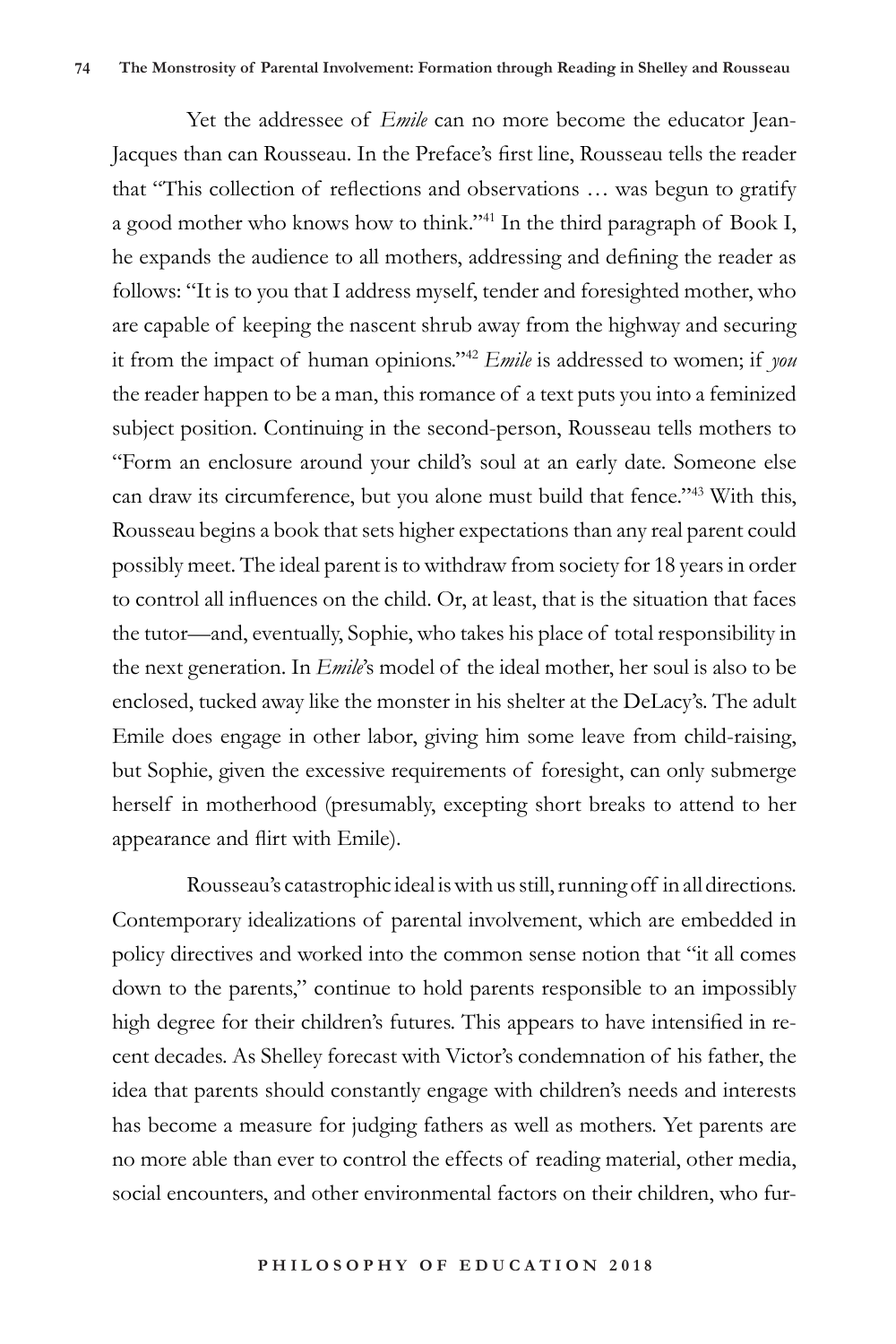#### **Amy Shuffelton 75**

thermore have unpredictable interests, talents, and reactions.

"Our first duty," Shelley comments in her account of Rousseau's "short-sighted" decision to abandon his children, "is to render those to whom we give birth wise, virtuous and happy, *as far as in us lies*."44 *Frankenstein* gives shape to what that caveat "as far as in us lies" entails. It recognizes the paramount importance of the parent-child relationship to the child's education, but it also recognizes its limitations. So long as Rousseau's ideal of self-abnegating parenthood continues to haunt us, as it does, Shelley's critique of his suggestion that one person's life-story can be collapsed into another's—reader's into writer's, parent's into child's—remains radical and revelatory. Her novel demonstrates limitations inherent in parents' education of their children and the catastrophic effects of denying those limitations, effects that the theorists, technocrats, and promoters of parental involvement are, like Victor Frankenstein facing his monster, loathe to accept.

3 Ibid., 60.

 <sup>1</sup> Mary Shelley, *Frankenstein* (Brooklyn: Restless Books, 2016), 58.

<sup>2</sup> Shelley, *Frankenstein,* 58.

<sup>4</sup> Ibid., 66.

<sup>5</sup> Mary Shelley, "Rousseau," in *Lives of the Most Eminent Literary and Scientific Men of France* (London: Longman, Orme, Brown, Green, and John Taylor, 1838), https:// archive.org/details/livesofmostemine02sheliala.

<sup>6</sup> Shelley, "Rousseau," 131.

<sup>7</sup> For biographical information, see Miranda Seymour, *Mary Shelley* (New York: Grove Press, 2000).

<sup>8</sup> Barbara Johnson, *A Life with Mary Shelley* (Stanford, CA: Stanford University Press, 2014), 88.

<sup>9</sup> On contemporary parenting discourse, see especially Judith Suissa and Stefan Ramaekers, *The Claims of Parenting* (New York: Springer, 2012).

<sup>10</sup> Alan Richardson, "From *Emile* to *Frankenstein,*" *European Romantic Review* 1, no. 2 (1991): 147–162. James O'Rourke, "Nothing More Unnatural: Mary Shelley's Revision of Rousseau," *ELH* 56, no. 3 (1989): 543–569, links *Frankenstein* to other texts by Rousseau but neglects *Emile*.

<sup>11</sup> Shelley, *Frankenstein*, 171. This phrase is repeated multiple times throughout the subsequent pages of the novel.

<sup>12</sup> Shelley, *Frankenstein*, 10.

<sup>13</sup> Mary Poovey, *The Proper Lady and the Woman Writer* (Chicago, IL: University of